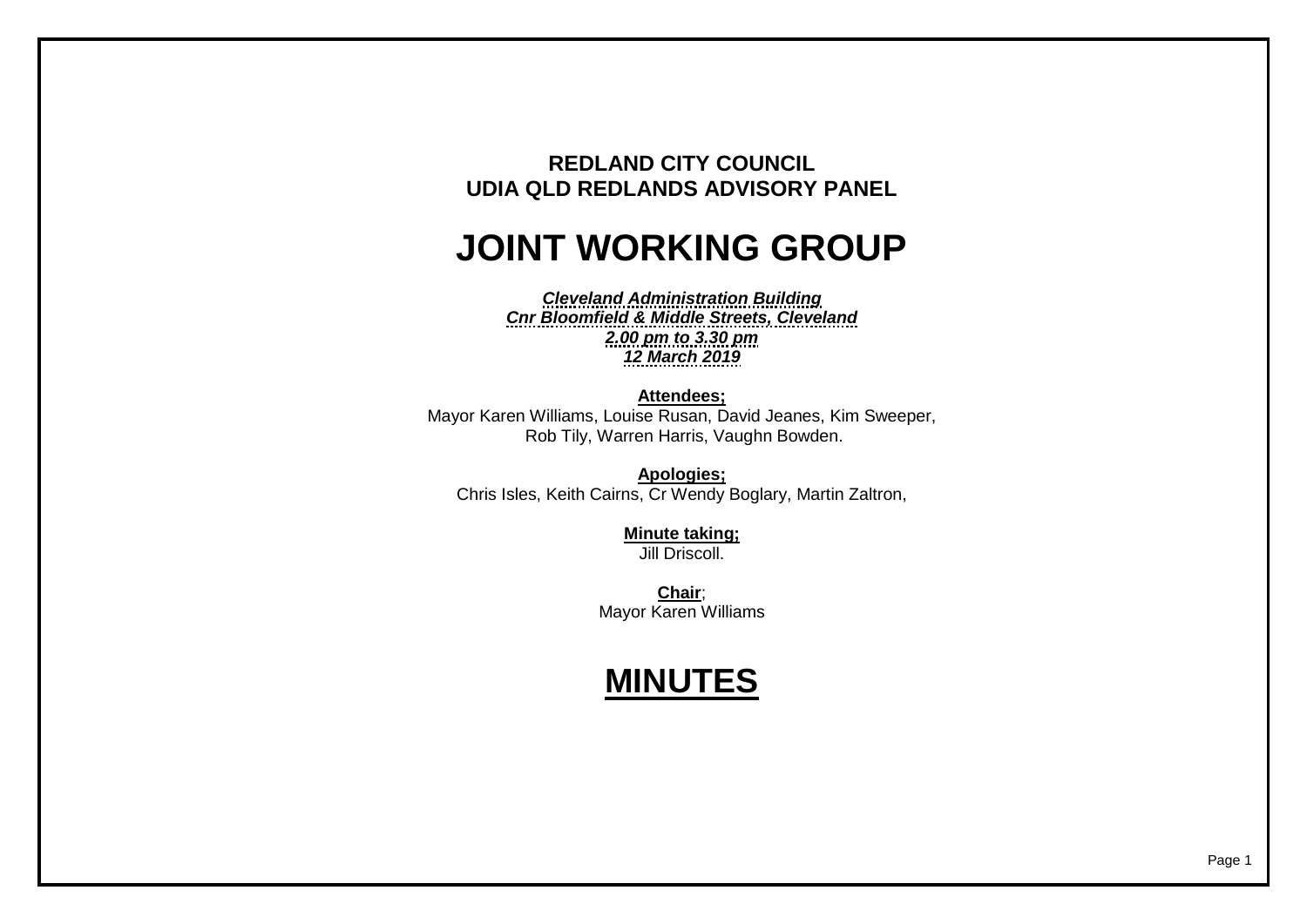| No. | <b>Item</b>                                                                                                                                                                                                                                                                                                                                                                                                                                                                                                                                                                                  | <b>Action Item/Outcome</b>                                                                               |
|-----|----------------------------------------------------------------------------------------------------------------------------------------------------------------------------------------------------------------------------------------------------------------------------------------------------------------------------------------------------------------------------------------------------------------------------------------------------------------------------------------------------------------------------------------------------------------------------------------------|----------------------------------------------------------------------------------------------------------|
| 1.  | Mayor Williams opened the meeting at 2.00pm                                                                                                                                                                                                                                                                                                                                                                                                                                                                                                                                                  |                                                                                                          |
| 2.  | <b>Welcome and apologies</b>                                                                                                                                                                                                                                                                                                                                                                                                                                                                                                                                                                 |                                                                                                          |
|     | Mayor Karen Williams welcomed the attendees and noted the<br>apologies: Cr Boglary, Martin Zaltron, Chris Isles and Keith Cairns.                                                                                                                                                                                                                                                                                                                                                                                                                                                            |                                                                                                          |
| 3.  | <b>Minutes from previous meeting</b>                                                                                                                                                                                                                                                                                                                                                                                                                                                                                                                                                         | Minutes of the previous meeting endorsed                                                                 |
| 4.  | Action items from previous meeting<br>Draft Transport Strategy - UDIA have made a submission<br>Study Tour - UDIA currently drafting an overview<br>Infrastructure transparency - UDIA currently working to provide<br>Feedback on Council Development Services - This action will be<br>considered at the end of the 2018/19 financial year.                                                                                                                                                                                                                                                | Action Items discussed and updated                                                                       |
| 5.  | <b>Communication with industry (as per previous minutes)</b><br>Held over to 27 February Meeting.<br>$\bullet$<br>RCC is looking at the best ways to communicate with the industry and<br>establishing better communications with all, including the Redlands<br>community. RCC is seeking feedback on what industry values and<br>how we can keep the communication channels open.<br>RCC has legislated obligations to provide information on the RCC<br>website but acknowledged they are not always easy to find.<br>The group suggested a system of alerts or triggers may improve this | RCC will consider any improvements that can be made<br>to the process for one into two lot subdivisions. |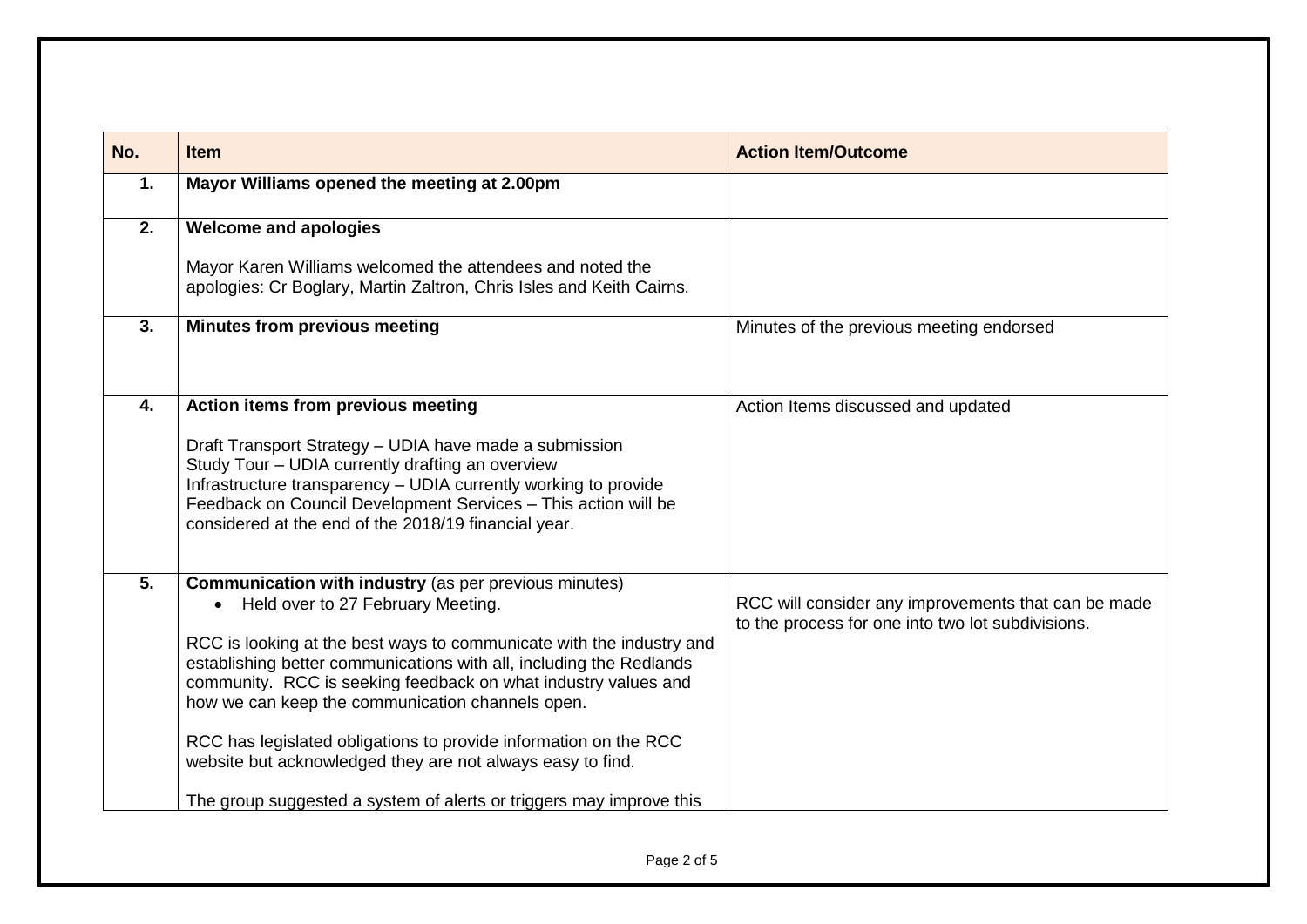|    | and that it may pay to look at other councils to see how they manage<br>this. In particular the Gold Coast City Council have a good system.<br>It was explained that RCC is seeking to establish a reporting<br>dashboard which will be close to real-time giving access to<br>development statistics, to industry and the community. The group<br>advised that it would be beneficial to see commercial statistics,<br>discounts, timeframes, scales of development, what is being applied<br>for and in particular building approvals. This would give a guide to<br>actual development to see what is being built across the city.<br>(Treasury does report on some of these matters, based on data<br>collected quarterly from all councils).<br>RCC advised the group that it is developing an e-planning project and<br>an opportunity for testing may arise in the future.<br>The group was advised that the UDIA QLD suggests changes to<br>bonding and uncompleted works processes and that it is increasingly<br>difficult for one into two lots Mum and Dad type subdivisions. UDIA<br>further confirmed that Moreton Bay Regional Council has a quick<br>turnaround survey plan process called 'MB plus' where the survey<br>plan is signed off by engineers.<br>The group considered whether there is a risk smart opportunity and<br>was advised that an accelerated assessment process was developed<br>under SPA and the RPS. Following commencement of City Plan this<br>is currently being reviewed and is a work in progress. |                                                |
|----|--------------------------------------------------------------------------------------------------------------------------------------------------------------------------------------------------------------------------------------------------------------------------------------------------------------------------------------------------------------------------------------------------------------------------------------------------------------------------------------------------------------------------------------------------------------------------------------------------------------------------------------------------------------------------------------------------------------------------------------------------------------------------------------------------------------------------------------------------------------------------------------------------------------------------------------------------------------------------------------------------------------------------------------------------------------------------------------------------------------------------------------------------------------------------------------------------------------------------------------------------------------------------------------------------------------------------------------------------------------------------------------------------------------------------------------------------------------------------------------------------------------------------------------------------|------------------------------------------------|
| 6. | Advocacy plan<br>• Continued from meeting held 02 December                                                                                                                                                                                                                                                                                                                                                                                                                                                                                                                                                                                                                                                                                                                                                                                                                                                                                                                                                                                                                                                                                                                                                                                                                                                                                                                                                                                                                                                                                       | UDIA to provide the State and Local Government |
|    | The group was advised that the UDIA QLD are awaiting approval from<br>their board for a draft letter to the State Government. They are<br>working with the UDIA Redlands Policy committee.                                                                                                                                                                                                                                                                                                                                                                                                                                                                                                                                                                                                                                                                                                                                                                                                                                                                                                                                                                                                                                                                                                                                                                                                                                                                                                                                                       | budget letters for the next meeting.           |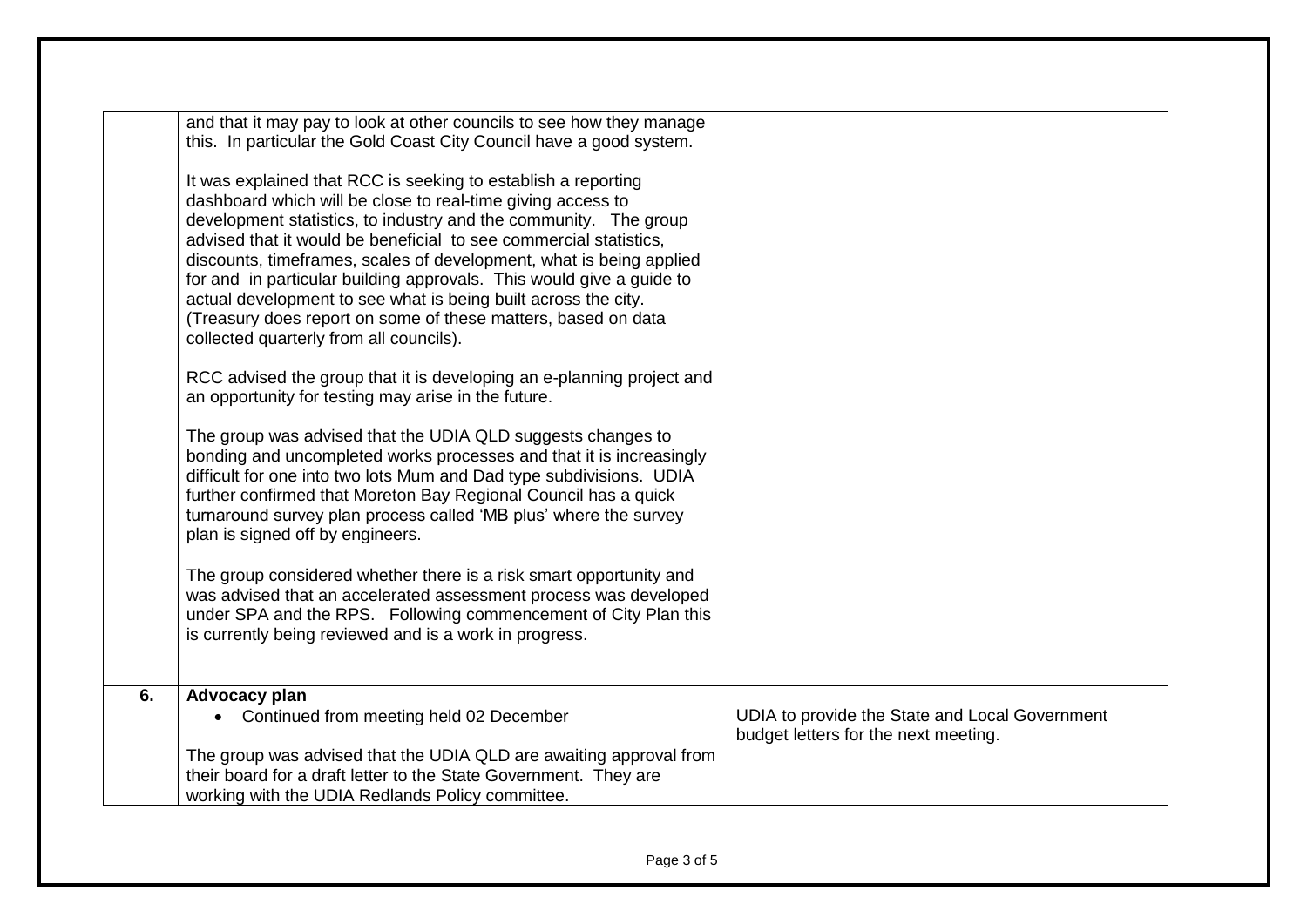| 7. | <b>Victoria Point Bypass Planning Study</b>                                                                                                                                                                                                                                                                                                                                                                                                                                                                                                             |  |
|----|---------------------------------------------------------------------------------------------------------------------------------------------------------------------------------------------------------------------------------------------------------------------------------------------------------------------------------------------------------------------------------------------------------------------------------------------------------------------------------------------------------------------------------------------------------|--|
|    | UDIA QLD advised the group that they are writing a submission (due<br>Friday) to the State Government and are keen to hear Council's<br>comments on what the planning study may yield.                                                                                                                                                                                                                                                                                                                                                                  |  |
|    | There was general discussion by the group regarding a commitment<br>by government agencies to build the Victoria Point Bypass and the<br>need for it to tie in with the Draft Redlands Coast Transport Strategy<br>and the Victoria Point Structure Plan (VPSP).                                                                                                                                                                                                                                                                                        |  |
|    | RCC advised the group that when Council resolved to commence the<br>amendment associated with the Victoria Point structure plan it also<br>resolved to seek early confirmation of State interests. Council's<br>project timeline as set out in the report to Council seeks to have the<br>VPSP to the State by June. Internal working groups are close to<br>finalising a draft for Council consideration. The group discussed that<br>the timeline for the project in terms of State interest review and State<br>interests is beyond Council control. |  |
|    | UDIA QLD advised it is advocating through Kim Richards MP for<br>earlier completion of the upgrades to Cleveland-Redland Bay Road.<br>UDIA advised that Kim's concerns are the same as UDIAs, the TMR<br>study is taking far too long so rather than see it delivered mid-2020,<br>then hit a hiatus, and she wants the actual road works improvements<br>done by end 2020.                                                                                                                                                                             |  |
|    | The group discussed the importance of ensuring the State<br>Government is aware of the importance of budget and timeframes in<br>terms of economic growth.                                                                                                                                                                                                                                                                                                                                                                                              |  |